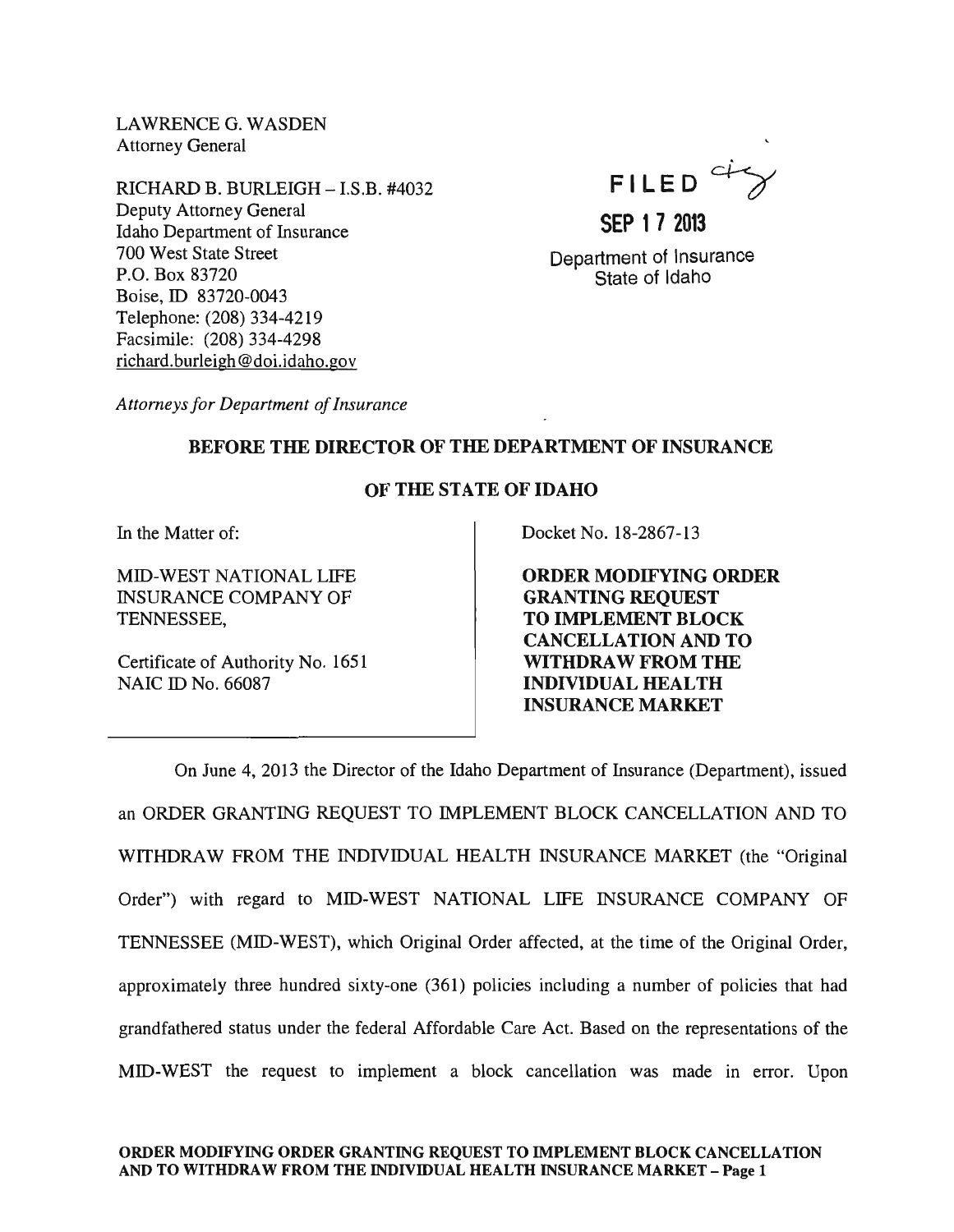reconsideration of this matter, the Director has determined that it is in the best interest of the policyholders and certificate holders of both non-grandfathered, non-ACA compliant plans and grandfathered plans administered by MID-WEST and in the best interest of MID-WEST's with regard to its contractual obligations to policyholders and certificate holders of grandfathered plans to permit MID-WEST to non-renew non-grandfathered plans, of which there are currently approximately sixty-three (63) such plans, and to continue to administer the grandfathered plans.

NOW THEREFORE IT IS HEREBY ORDERED that the Original Order is withdrawn in its entirety;

IT IS FURTHER ORDERED that in lieu of the Original Order, MID-WEST is authorized, pursuant to Idaho Code §  $41-5207(1)(g)$ , to discontinue and effectuate a block cancellation of all of its non-grandfathered individual health insurance policies covering Idaho residents, effective December 31, 2013;

IT IS FURTHER ORDERED that MID-WEST shall provide written notice of not less than ninety (90) days to policyholders affected by the cancellations authorized by this order in accordance with the notice provisions included in the company's applicable insurance policies and in Idaho Code § 41-5207. Prior to sending out such notice letters, MID-WEST shall be provided a copy to the Director for his review.

THIS ORDER is a final order of the Director and is EFFECTIVE IMMEDIATELY.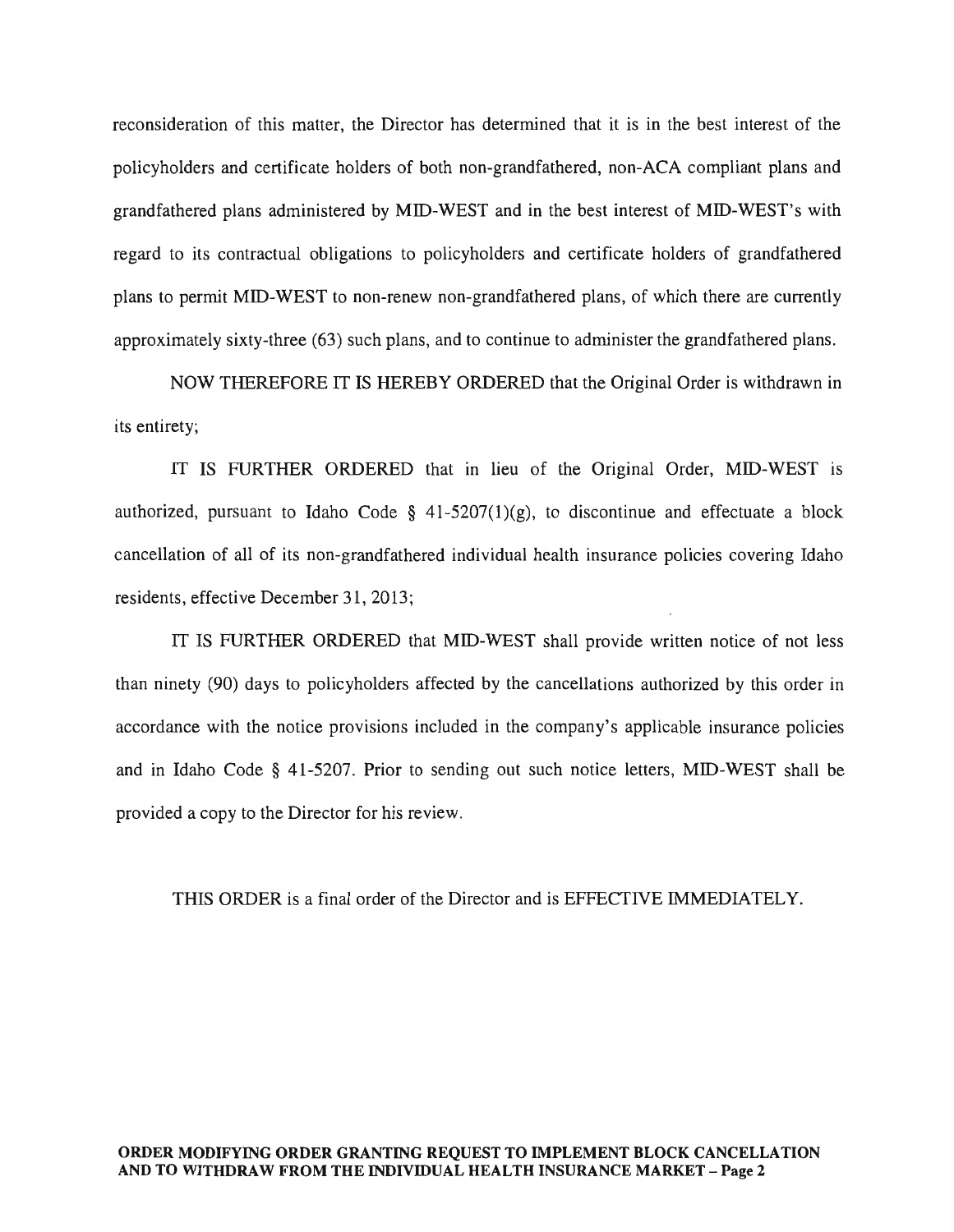#### NOTIFICATION OF RIGHTS

This is a final order of the Director. Any party may file a motion for reconsideration of this final order within fourteen (14) days of the service date of this order. The agency will dispose of the petition for reconsideration within twenty-one (21) days of its receipt, or the petition will be considered denied by operation of law. *See* Idaho Code § 67-5246(4).

Pursuant to Idaho Code §§ 67-5270 and 67-5272, any party aggrieved by this final order or orders previously issued in this case may appeal this final order and all previously issued orders in this case to district court by filing a petition in the district court of the county in which:

- i. A hearing was held,
- ii. The final agency action was taken,
- iii. The party seeking review of the order resides, or operates its principal place of business in Idaho, or
- iv. The real property or personal property that was the subject of the agency action is located.

An appeal must be filed within twenty-eight (28) days of (a) the service date of this final order, (b) an order denying petition for reconsideration, or (c) the failure within twenty-one (21) days to grant or deny a petition for reconsideration, whichever is later. *See* Idaho Code § 67- 5273. The filing of an appeal to district court does not itself stay the effectiveness or enforcement of the order under appeal.

DATED this  $\sqrt{\frac{614}{a}}$  ay of September, 2013.

STATE OF IDAHO DEPARTMENT OF INSU

Wham are

WILLIAM W. DEAI Director